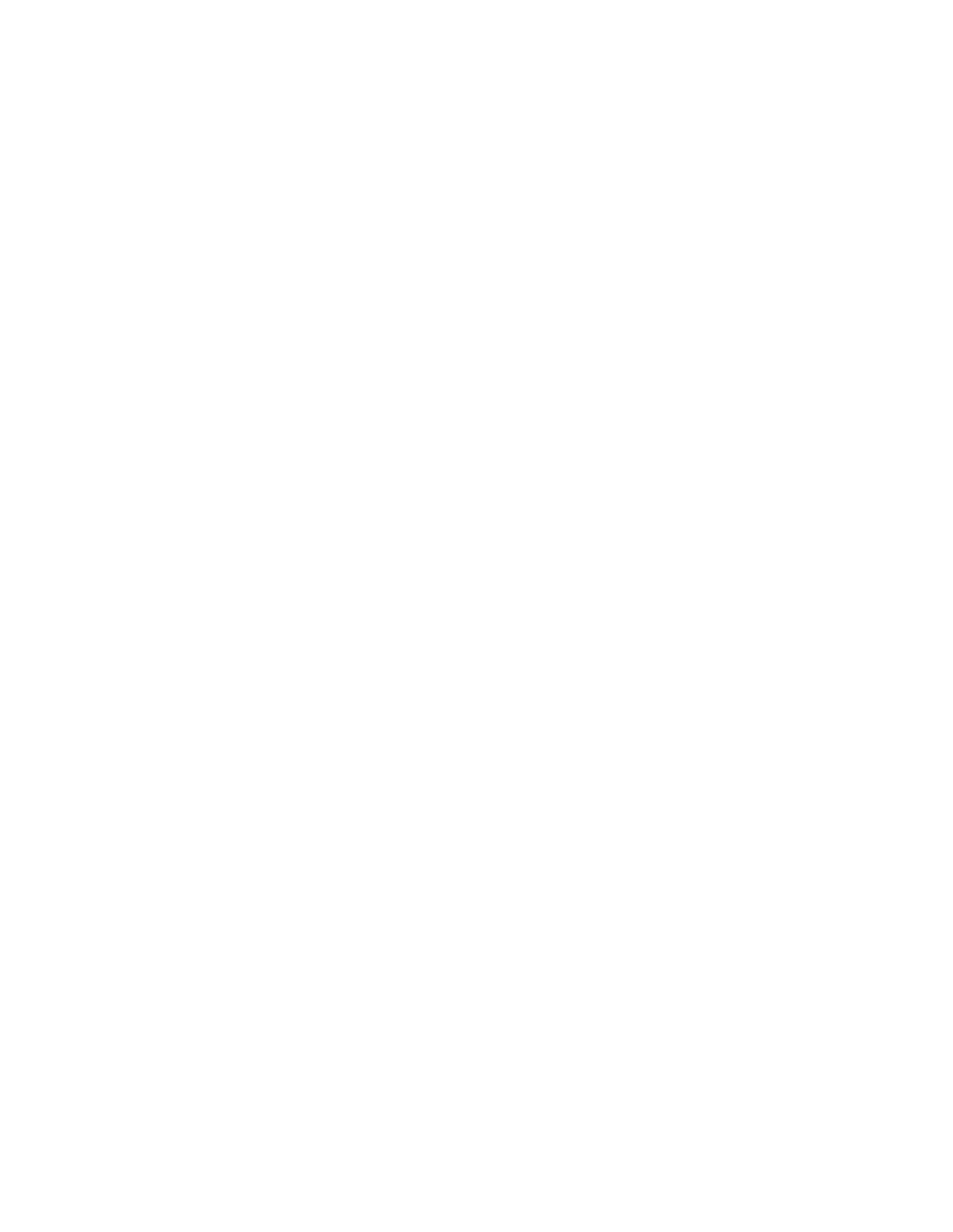The 2022 Nonprofit Demographics Survey was conducted by The Consulting Statistician on behalf of the Community Foundations of Jackson Hole and Teton Valley. Questions and comments may be directed to Annie Riddell at the Community Foundation of Jackson Hole: ariddell@cfjacksonhole.org | 307-739-1026

May 2022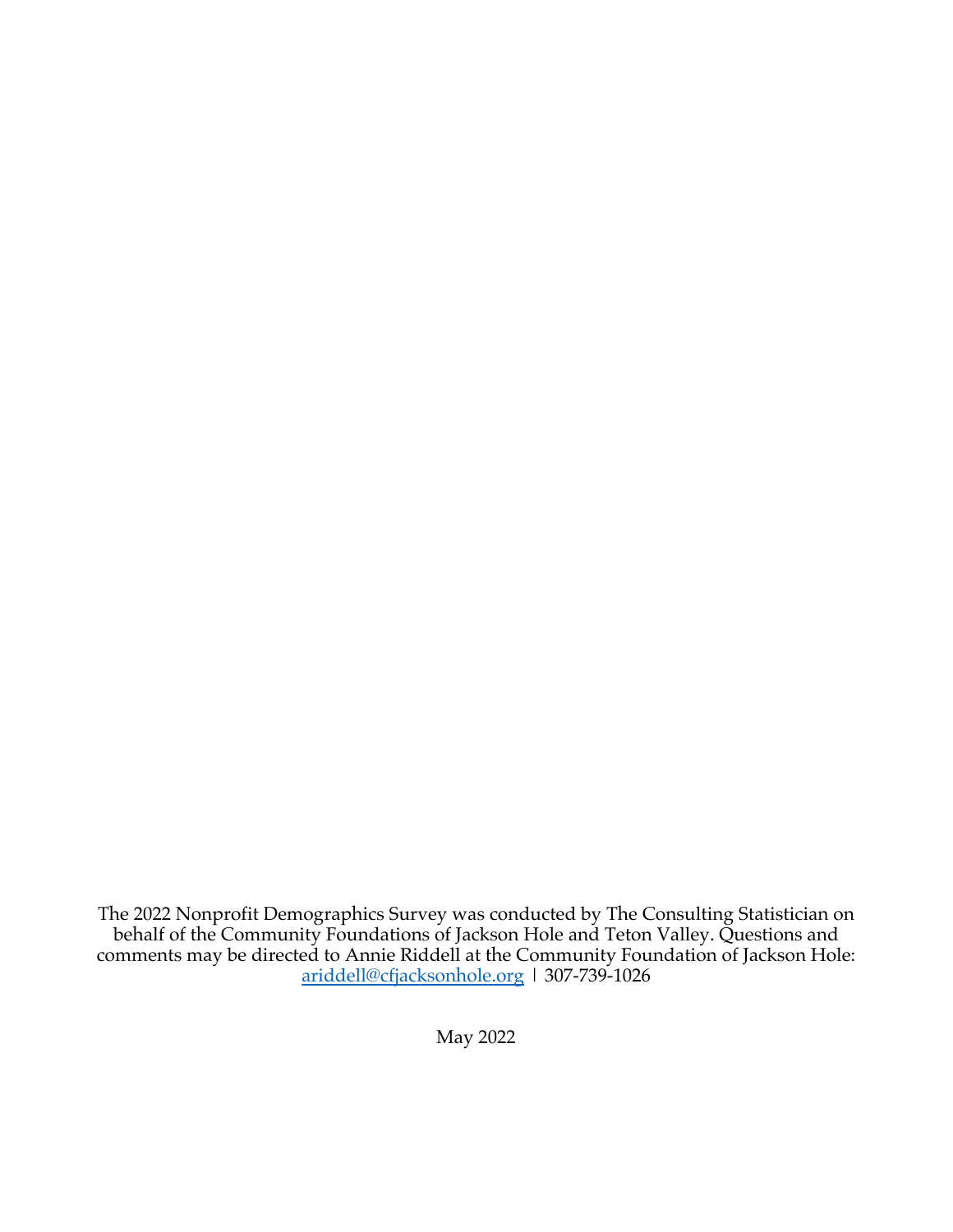## **Table of Contents**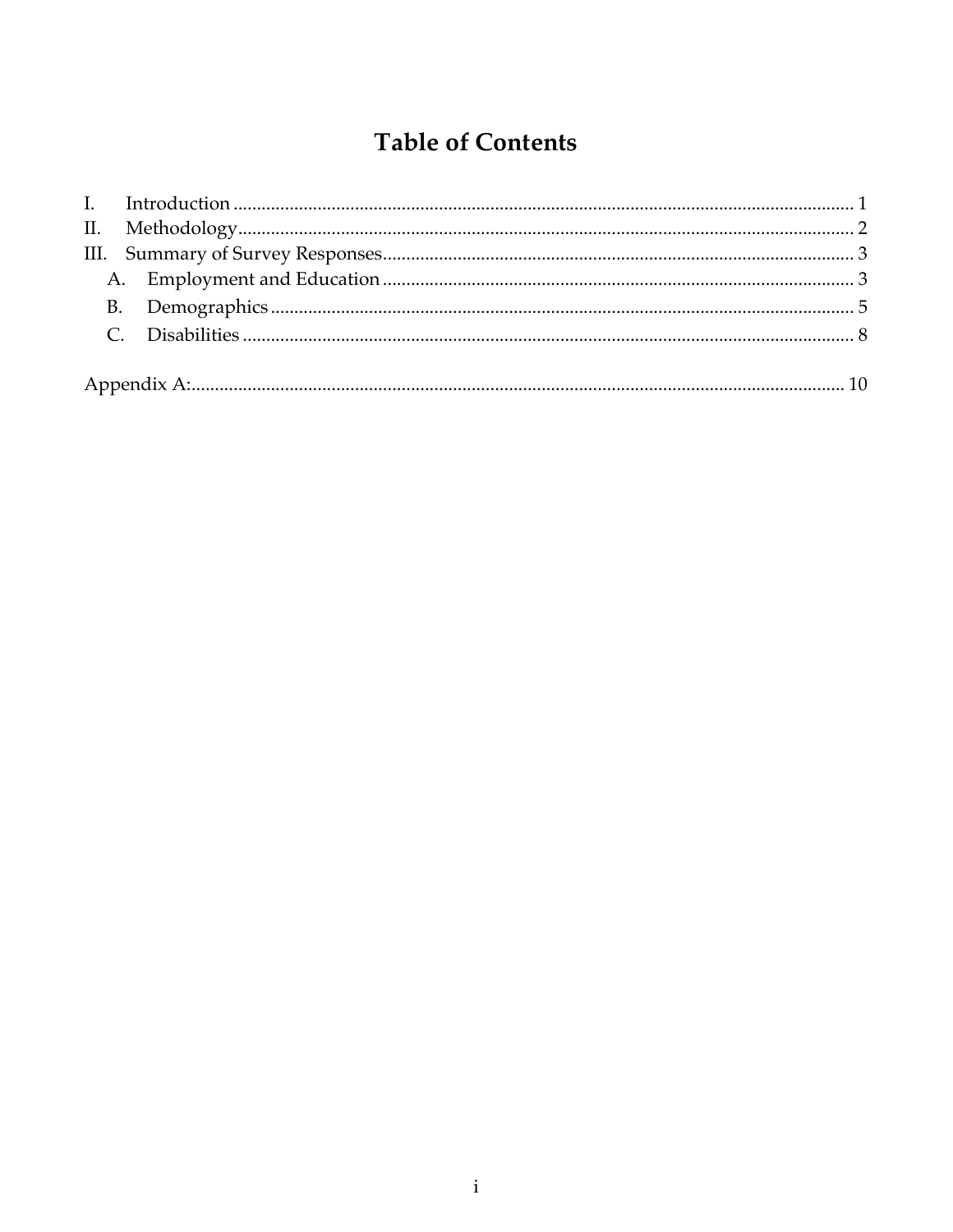# **Index of Figures**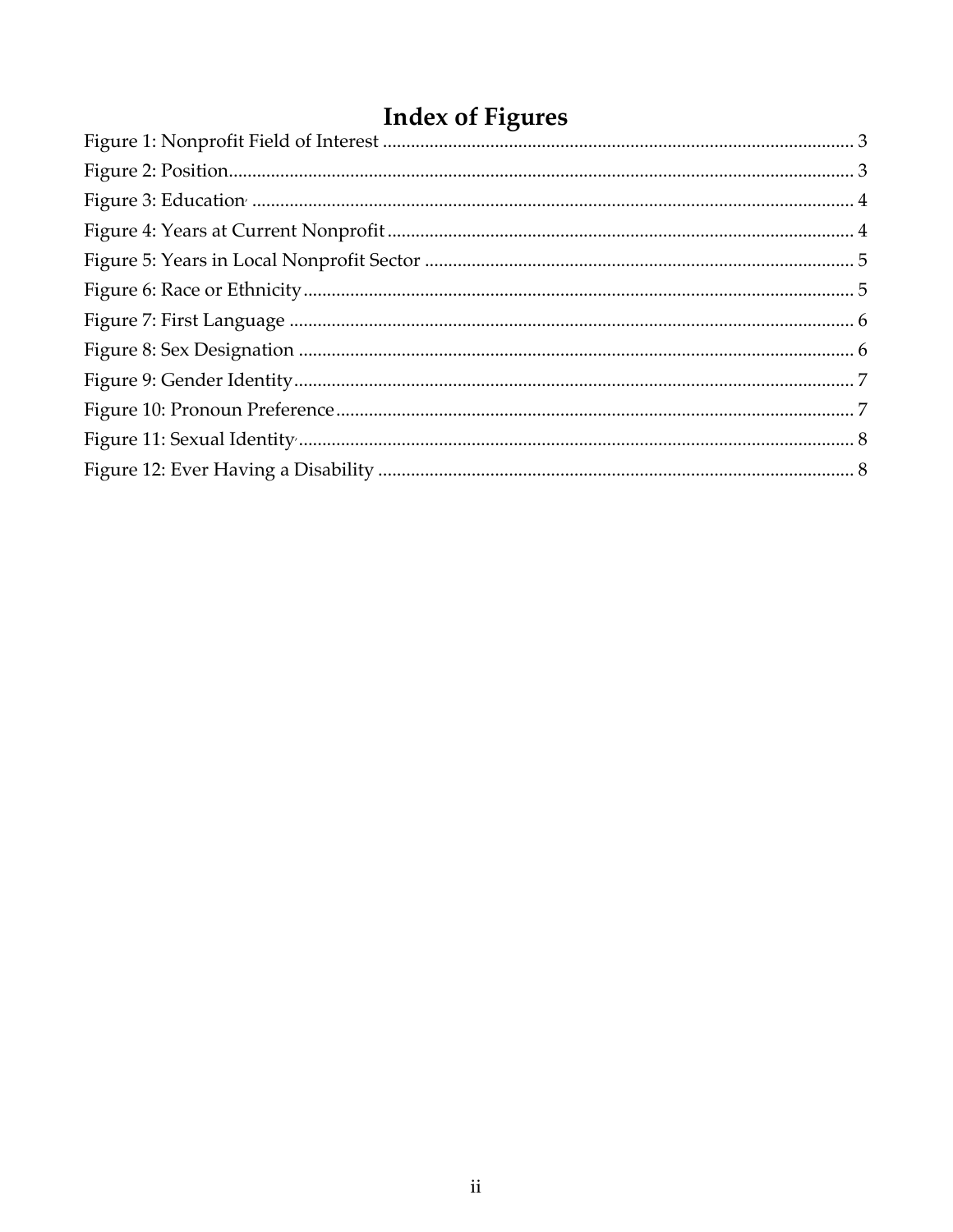## **2022 NONPROFIT DEMOGRAPHICS REPORT**

## **I. Introduction**

In February-March 2022, The Consulting Statistician conducted the inaugural Nonprofit Demographics Survey on behalf of the Community Foundations of Jackson Hole (cfjacksonhole.org) and Teton Valley (cftetonvalley.org). Special thanks to Principal Consultant Karen Taves.

The Foundations invited Jackson Hole and Teton Valley nonprofit staff and contractors to respond to a brief set of demographics questions in order to learn more about the composition and needs of the local nonprofit sector. All questions were optional. Responses were anonymous and confidential, linked neither to respondents nor their organizations.

Survey data was split geographically then aggregated into the *2022 Jackson Hole Nonprofit Demographics Report* (this document) and the *2022 Teton Valley Nonprofit Demographics Report.*

Understanding the diversity of identities within the local nonprofit sector will help the Community Foundations shape programming and support partner organizations in meaningful, relevant ways. Survey data will spark conversation, reflection, and action about how to ensure that the Foundations are inclusive of and responsive to everyone in the nonprofit sector.

Given the newness of this endeavor, as well as complexity around how individuals do or do not disclose parts of their identities, the Foundations understand that initial statistics may undercount certain identities. Over time, the Foundations hope to assemble data across many axes of nonprofit stakeholder identities and needs.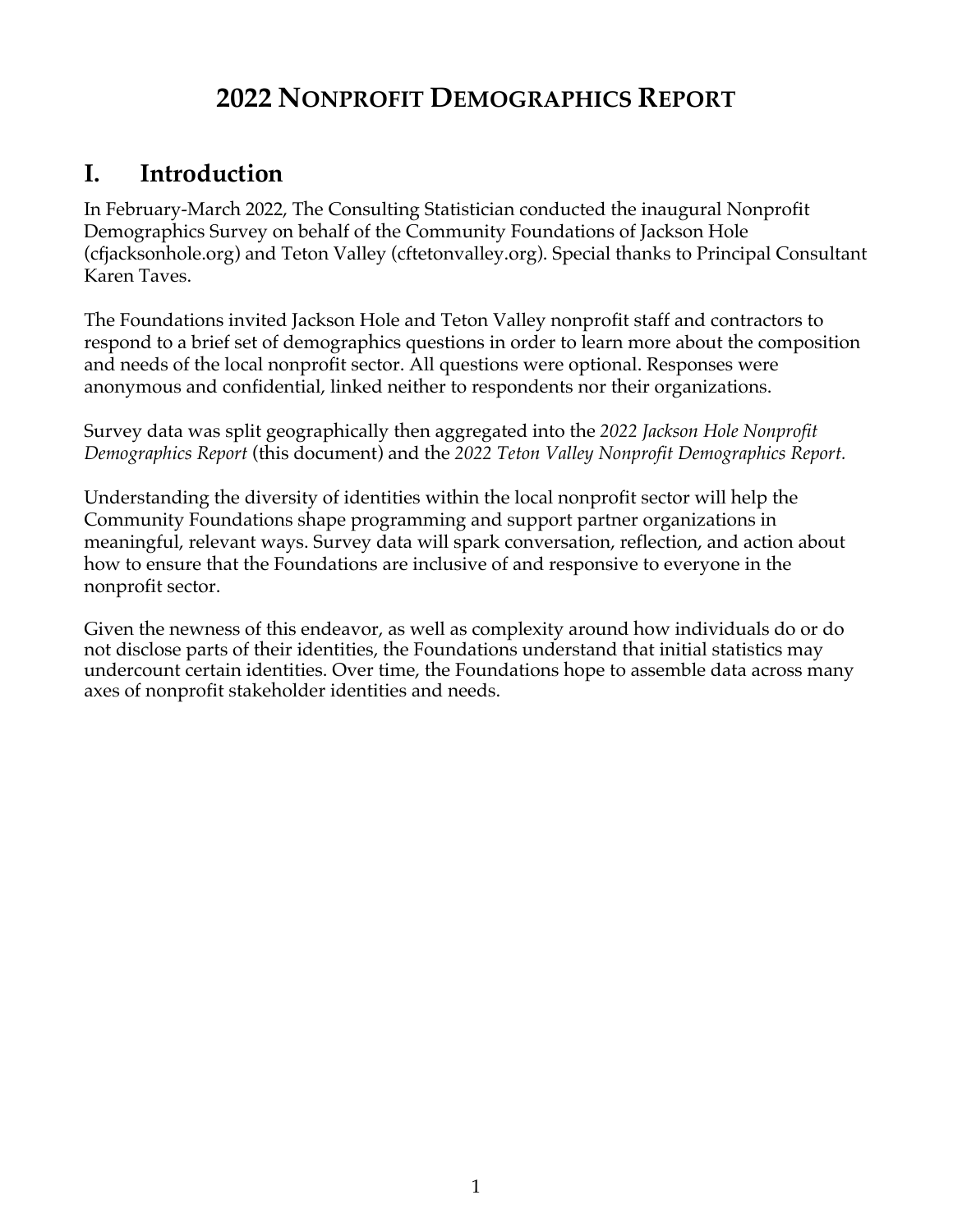### **II. Methodology**

The 2022 Nonprofit Demographics Survey was conducted via the SurveyMonkey cloudbased online survey platform. In Jackson Hole, nonprofit subscribers to the Community Foundation's Nonprofit List Serve<sup>1</sup> were invited to participate, as were Old Bill's participants and 2020 Nonprofit Compensation Survey respondents. The Community Foundation estimates there are ~870 paid staff at nonprofits in Jackson Hole. <sup>2</sup> Based on this estimate, the survey response rate was around 13% (115 responses).

#### **Table 1: Biennial Nonprofit Demographic Survey Participation**

| Respondents |  |
|-------------|--|

Respondents were asked voluntary demographic questions related to their nonprofit field of interest, education, race/ethnicity, gender, sexual orientation, and disabilities. The 2022 survey questionnaire is attached to this report in Appendix A.

<sup>&</sup>lt;sup>1</sup> www.cfjacksonhole.org/participate/nonprofit-list-serve

<sup>2</sup> Full-time equivalents based on application data from 2021 Old Bill's Fun Run.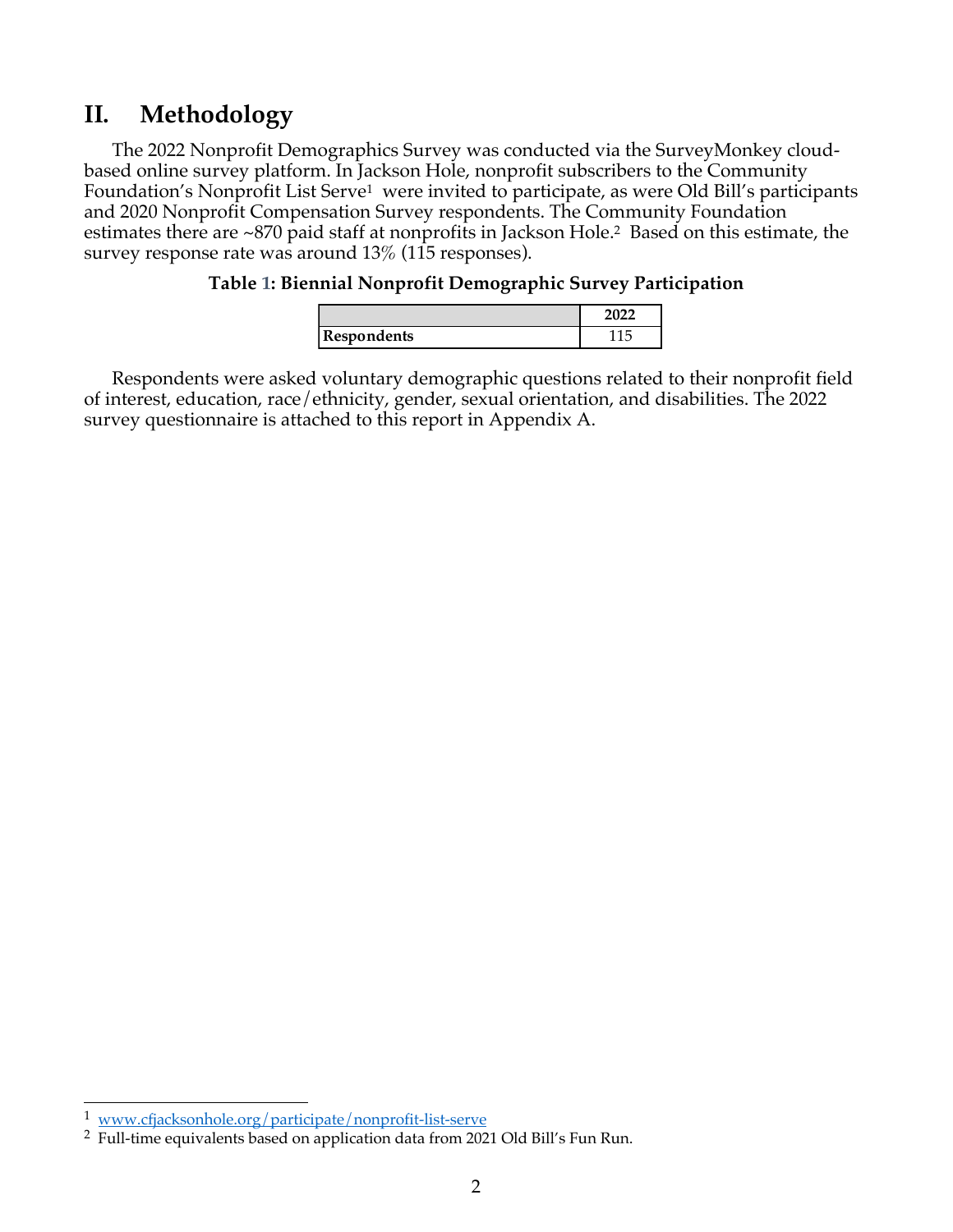### **III. Summary of Survey Responses**

#### **A. Employment and Education**

The respondents are employed at nonprofits in a wide range of areas (see Figure 1).

**Figure 1: Nonprofit Field of Interest3**



Respondents were predominantly executives (28%) and directors (39%), as displayed in Figure 2.



**Figure 2: Position4**

<sup>3</sup> Survey Question 2.

<sup>4</sup> Survey Question 5.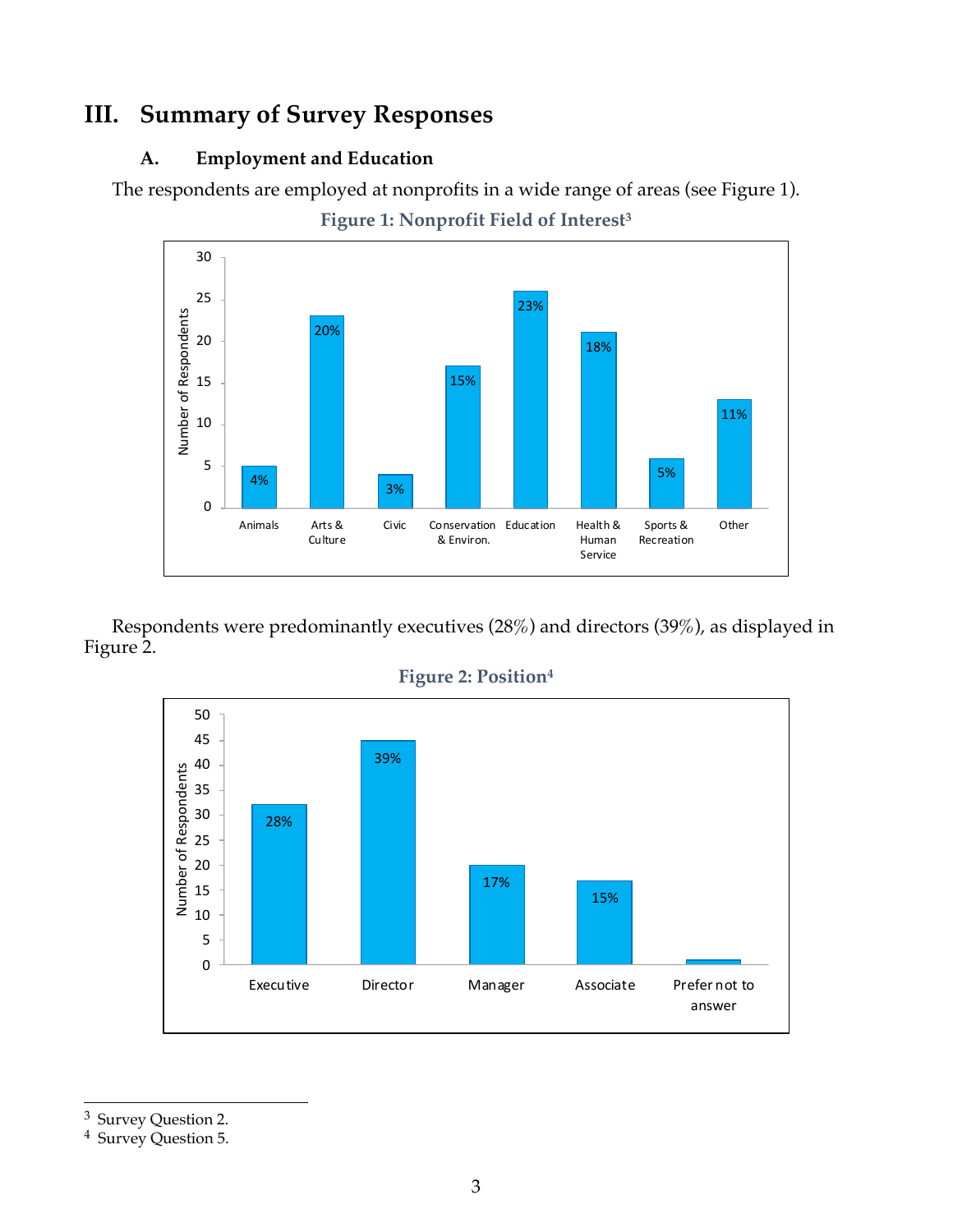Virtually all respondents have at least a four-year college degree (see Figure 3), and a significant percentage of executives (34%) and directors (51%) have postgraduate degrees.

**Figure 3: Education5,6**



Around half of executives and directors have been at their nonprofit for five years or more (see Figure 4).



#### **Figure 4: Years at Current Nonprofit7**

<sup>5</sup> Survey Question 5.

 $6$  The percent of respondents is displayed on this and subsequent figures when there are five or more respondents, and the percentage is 20% or higher.

<sup>7</sup> Survey Question 3.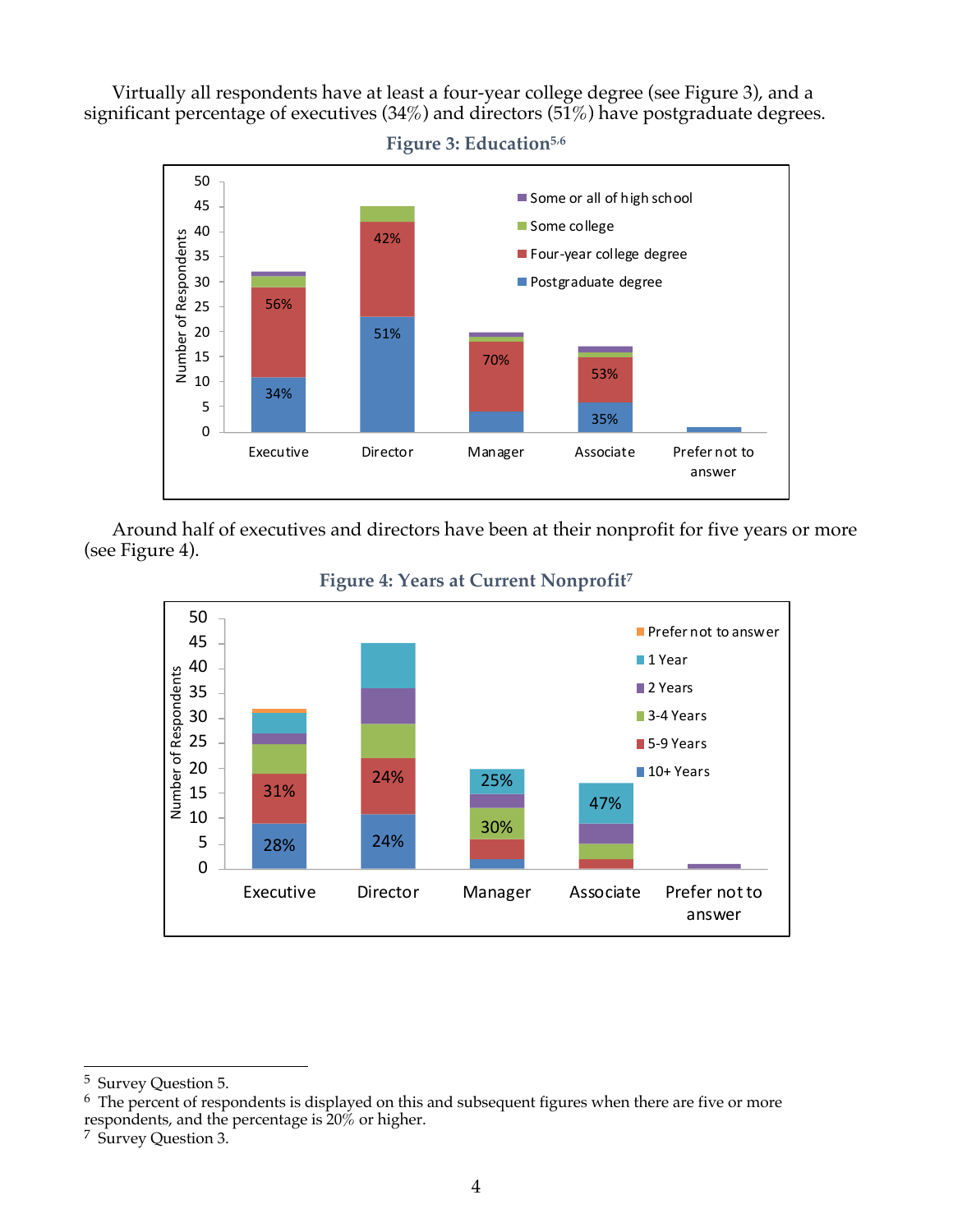About half of executives and directors have been working in the local nonprofit sector for 10 years or more, and over half of managers have been working in the local nonprofit sector for five years or more (see Figure 5).





#### **B. Demographics**

The respondents primarily identify as white (see Figure 6).





<sup>8</sup> Survey Question 4.

<sup>9</sup> Survey Questions 7 and 8.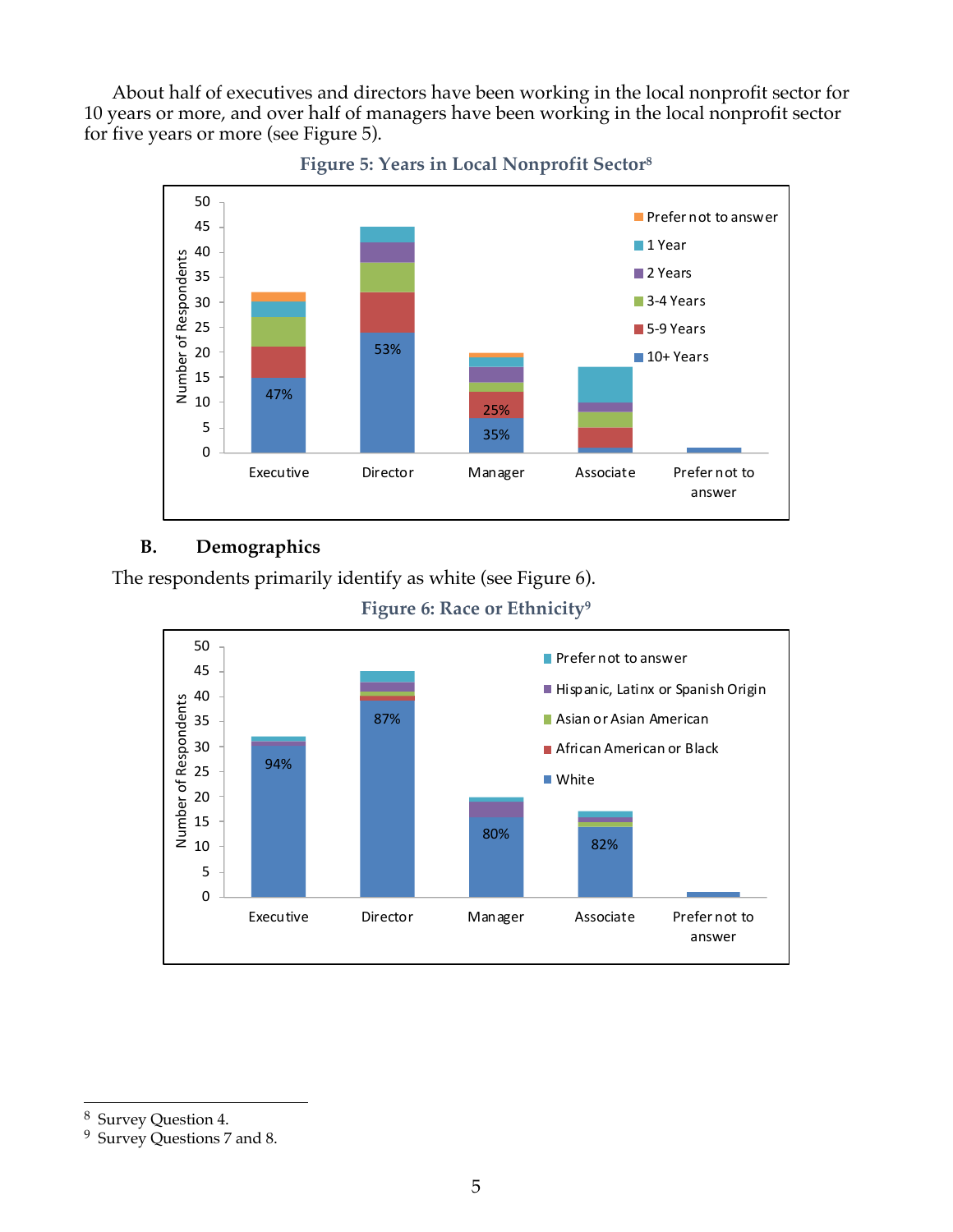The respondents primarily speak English as their first language (see Figure 7).

**Figure 7: First Language10**



The respondents were predominantly female and represented 66% to 90% of respondents by position (see Figure 8). Of the 22 male respondents,  $82\%$  were executives or directors.<sup>11</sup>



Figure 8: Sex Designation<sup>12</sup>

<sup>10</sup> Survey Questions 9 and 10.

 $1182\%$ =(11 executives +7 directors)/22.

<sup>12</sup> Survey Question 11.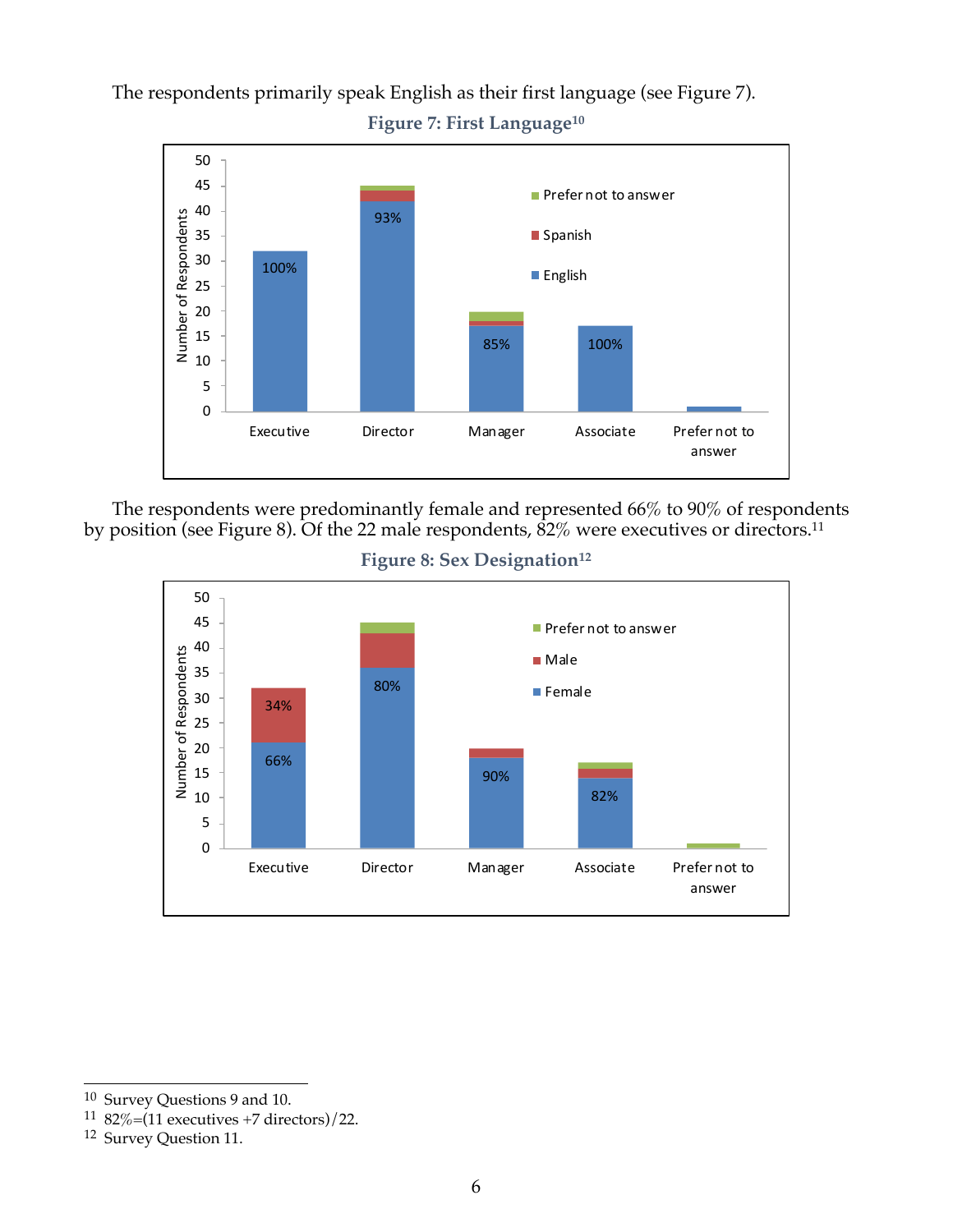The respondents' gender identity<sup>13</sup> very closely corresponds to their sex designation responses (compare Figure 8 and Figure 9).

**Figure 9: Gender Identity14**



The respondents' pronoun preferences also very closely correspond to their sex designation

responses (compare Figure 8 and Figure 10).



**Figure 10: Pronoun Preference15**

<sup>&</sup>lt;sup>13</sup> Gender identity includes woman, man, nonbinary, agender, gender fluid, gender diverse, gender nonconforming, trans, unsure/exploring, and self-descriptions

<sup>14</sup> Survey Question 12.

<sup>15</sup> Survey Question 13.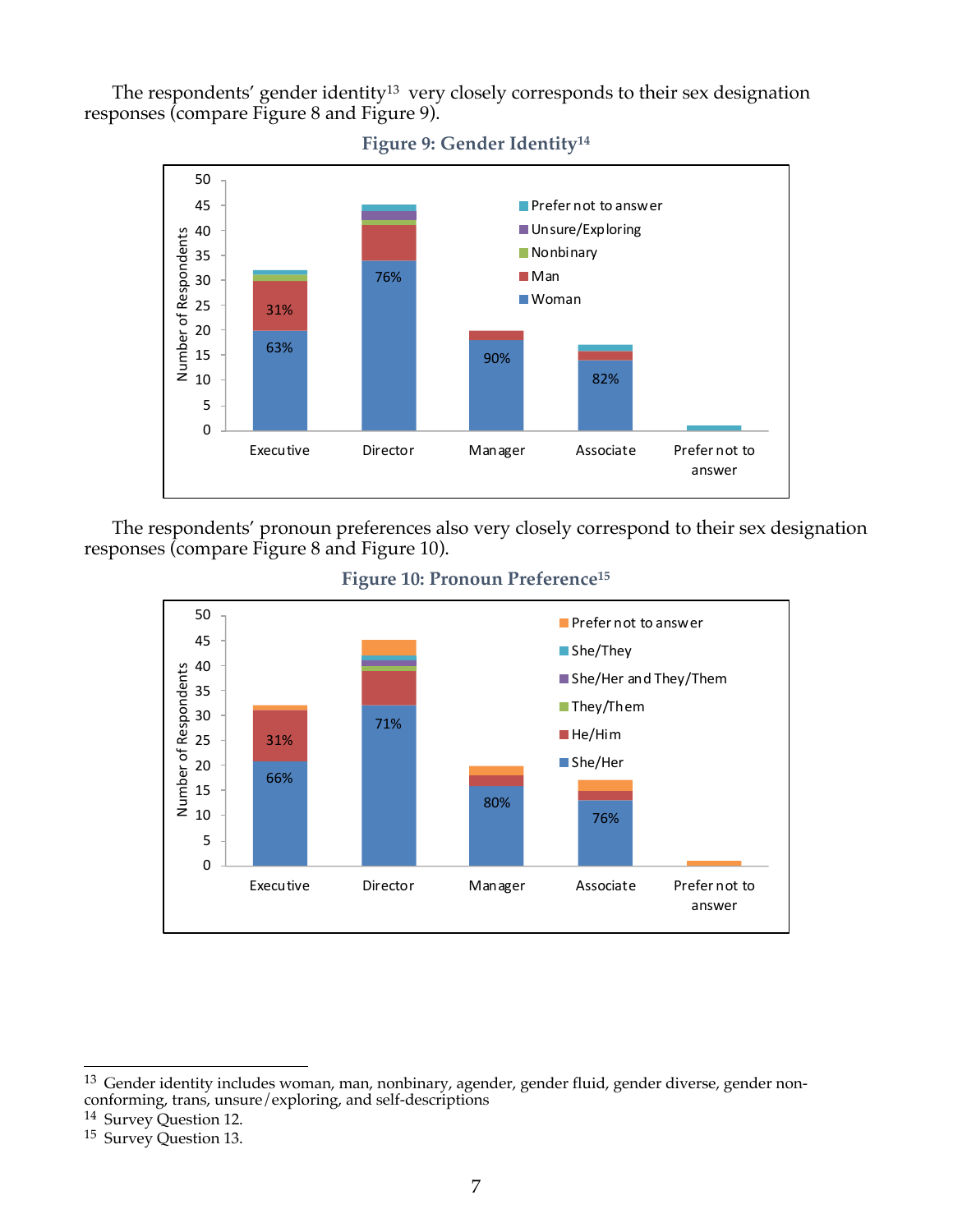Overall,  $83\%$  of the respondents' sexual identity<sup>16</sup> is heterosexual/straight and that ranges from 65% for associates to 91% for executives (see Figure 11).



**Figure 11: Sexual Identity17,18**

#### **C. Disabilities**

Overall, 16 (14%) of the respondents identified as ever having a disability and all of those were executives, directors, or managers (see Figure 12).



**Figure 12: Ever Having a Disability19**

<sup>16</sup> Sexual identity includes heterosexual/straight, gay/lesbian, bisexual, queer, pansexual, fluid, asexual, questioning, and self-descriptions.

<sup>&</sup>lt;sup>17</sup> Survey Question 14.

<sup>&</sup>lt;sup>18</sup> Some respondents selected multiple sexual identities. Those respondents appear multiple times in the figure for graphical representation reasons.

<sup>19</sup> Survey Questions 15 and 16.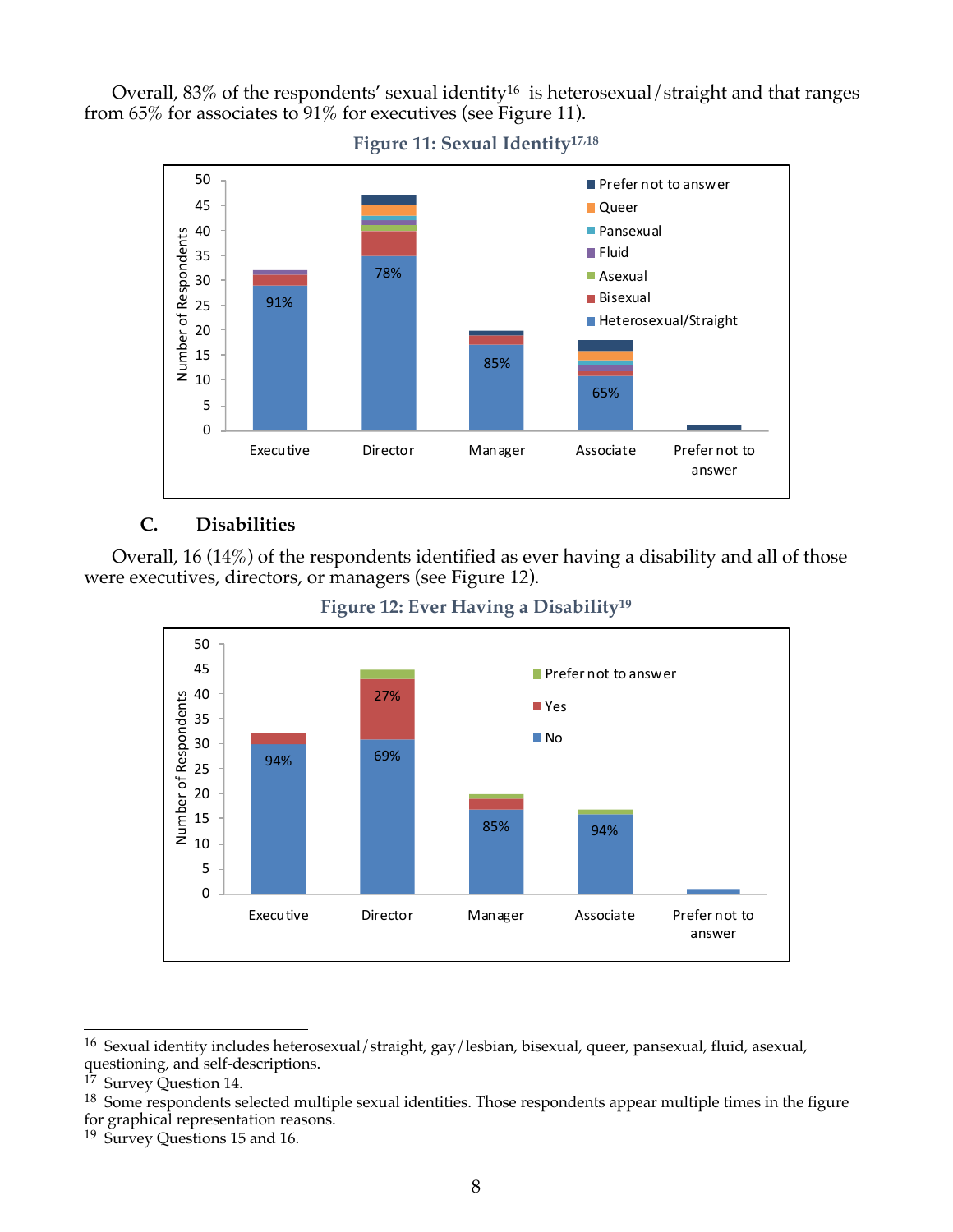The most common disabilities are chronic medical illness and chronic mental health conditions (see Figure 13).



### **Figure 13: Types of Disability20**

<sup>20</sup> Survey Questions 15 and 16.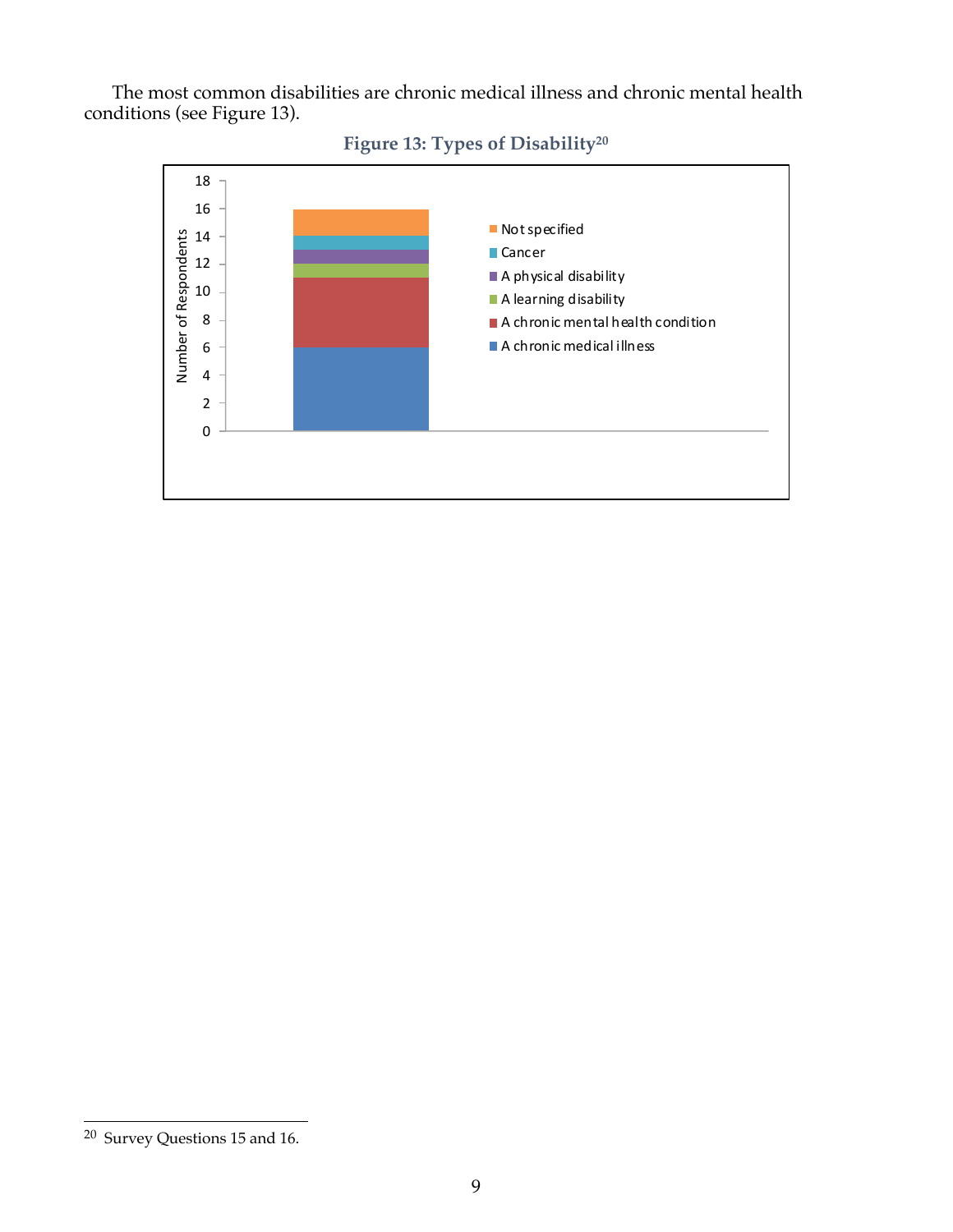**Appendix A:**

**Survey Questionnaire**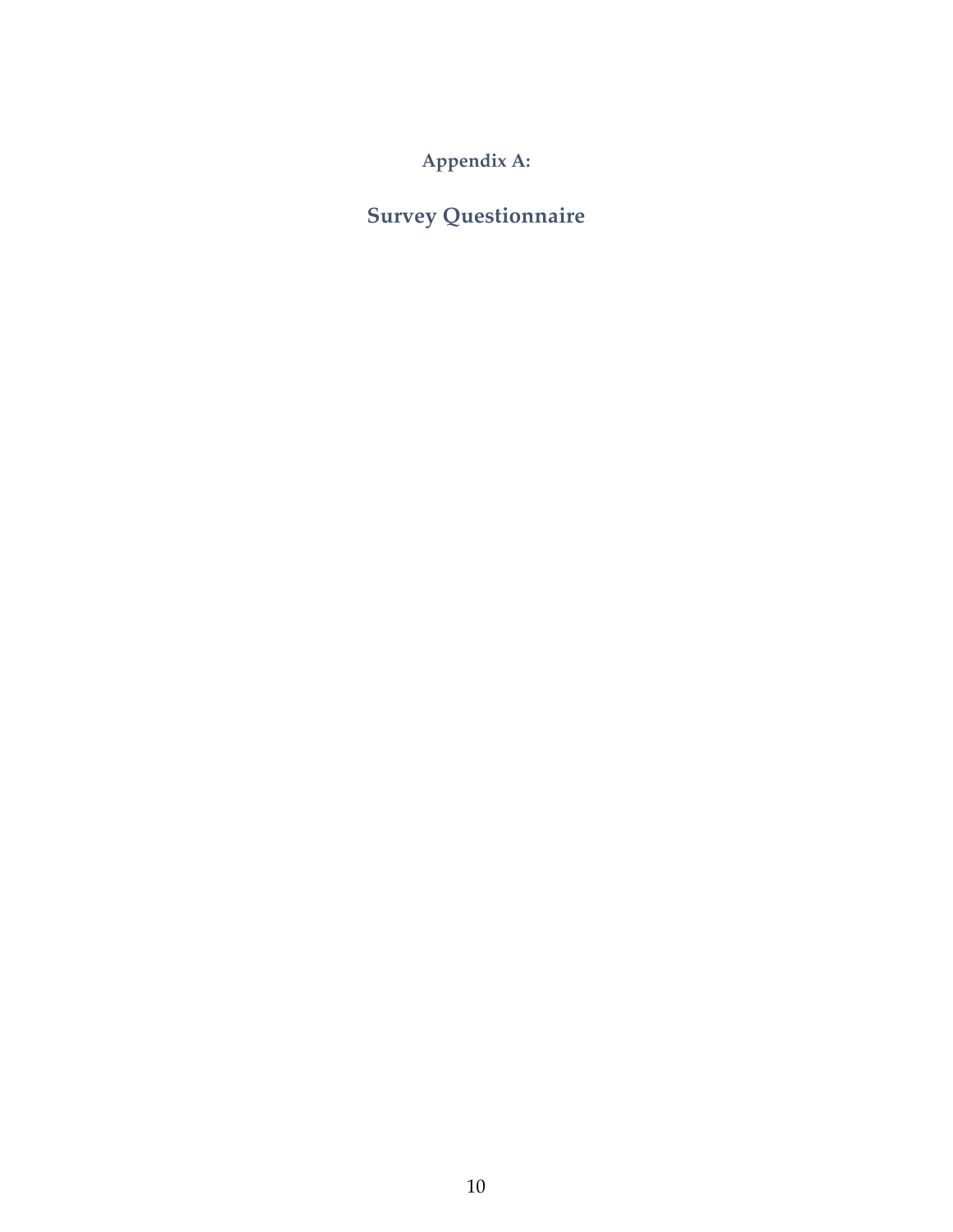**The Community Foundations of Jackson Hole and Teton Valley are asking the following demographics questions of individual nonprofit staff members and contractors in order to learn more about the composition and needs of the local nonprofit sector. Understanding the diversity of identities within this sector will help the Foundations shape programming and support partner organizations in meaningful, relevant ways. Survey data will spark conversation, reflection and action about how to ensure that the Foundations are inclusive of and responsive to everyone in the nonprofit sector.**

**Given the newness of this endeavor, as well as complexity around how individuals do or do not disclose parts of their identities at work, the Foundations understand that initial statistics may undercount certain identities. Over time, the Foundations hope to assemble data across many axes of nonprofit stakeholder identities and needs.**

**This survey is administered by third-party evaluator The Consulting Statistician. Responses are anonymous and confidential, linked neither to respondents nor their organizations. All questions are optional.**

**Nonprofit sector demographics will be made available to the general public, as well as published in the Foundations' 2022 Nonprofit Compensation Reports (other than where noted in the survey). Submission deadline: Friday, March 4, 2022 at 5 pm**

| 1. Is the nonprofit where you work in Jackson Hole or Teton Valley?                 |                               |
|-------------------------------------------------------------------------------------|-------------------------------|
| Jackson Hole                                                                        | Teton Valley (including Alta) |
| 2. What field of interest most closely aligns with the work your organization does? |                               |
| Animals                                                                             | Education                     |
| Arts & Culture                                                                      | Health & Human Service        |
| Civic                                                                               | Sports & Recreation           |
| Conservation & Environment                                                          |                               |
| Other (please specify)                                                              |                               |
|                                                                                     |                               |

3. How many years have you worked at your nonprofit?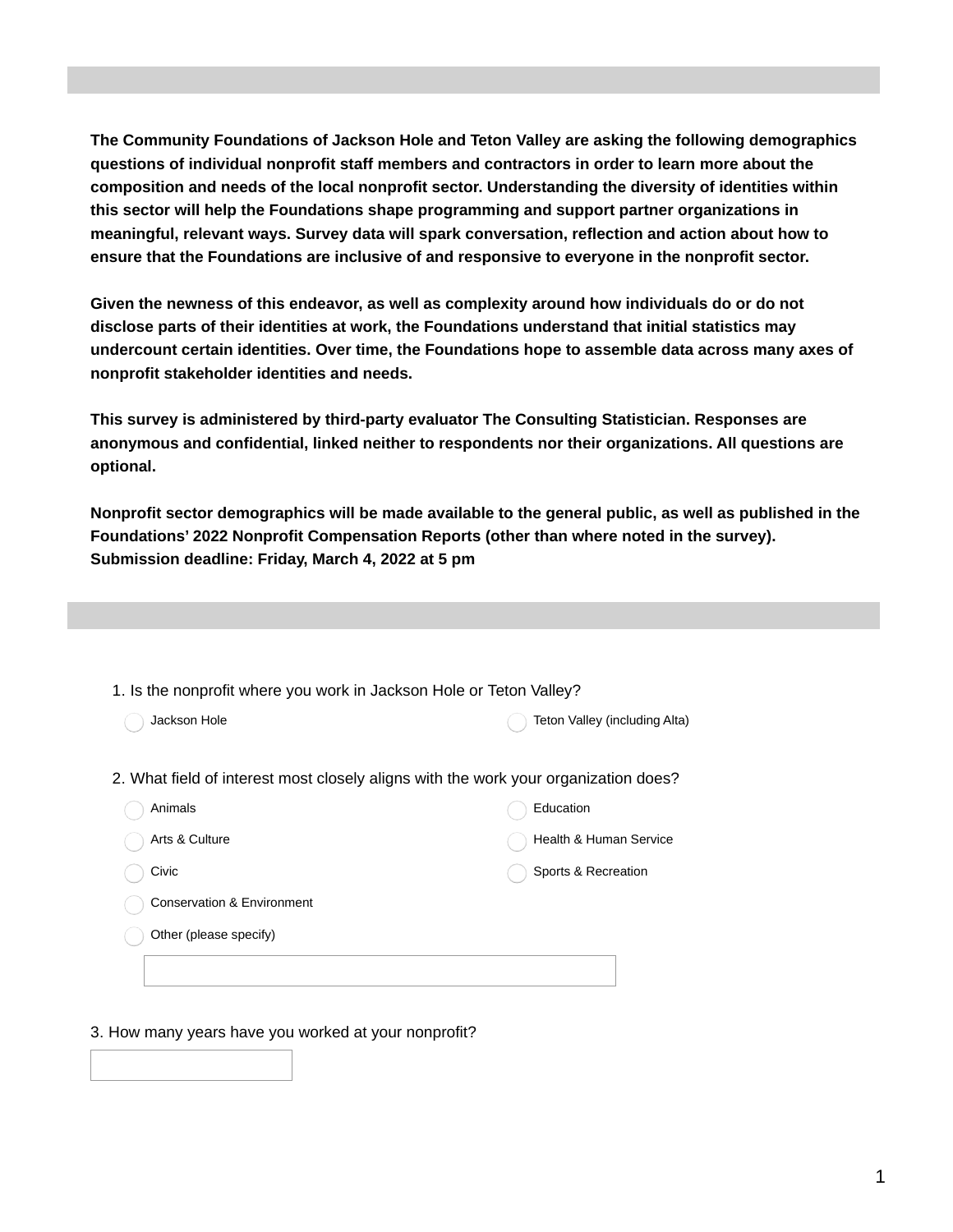| 4. How many years have you worked in the local nonprofit sector? |  |
|------------------------------------------------------------------|--|
|------------------------------------------------------------------|--|

Г

|                                                                           | 5. Which of the following most closely aligns with your postition at your nonprofit? |
|---------------------------------------------------------------------------|--------------------------------------------------------------------------------------|
| Executive                                                                 |                                                                                      |
| Director                                                                  |                                                                                      |
| Manager                                                                   |                                                                                      |
| Associate                                                                 |                                                                                      |
| Prefer not to answer                                                      |                                                                                      |
| Prefer to self-describe:                                                  |                                                                                      |
|                                                                           |                                                                                      |
|                                                                           |                                                                                      |
| 6. What is your highest level of education?                               |                                                                                      |
| Some or all of high school                                                | Postgraduate degree                                                                  |
| Some college                                                              | Prefer not to answer                                                                 |
| Four-year college degree                                                  |                                                                                      |
| Prefer to self-describe:                                                  |                                                                                      |
|                                                                           |                                                                                      |
|                                                                           |                                                                                      |
|                                                                           |                                                                                      |
|                                                                           |                                                                                      |
|                                                                           |                                                                                      |
| 7. With which race or ethnicity do you identify? [Select all that apply.] |                                                                                      |
| African American or Black                                                 | Middle Eastern or North African                                                      |
| American Indian or Alaska Native                                          | Native Hawaiian or Pacific Islander                                                  |
| Asian or Asian American                                                   | White                                                                                |
|                                                                           | Prefer not to answer                                                                 |
| Hispanic, Latinx or Spanish Origin                                        |                                                                                      |

8. If you would like, please list your specific race or national/ethnic identities in the space below. [For example, Korean, Mexican American, Navajo Nation, Samoan, Puerto Rican, Italian, et al.]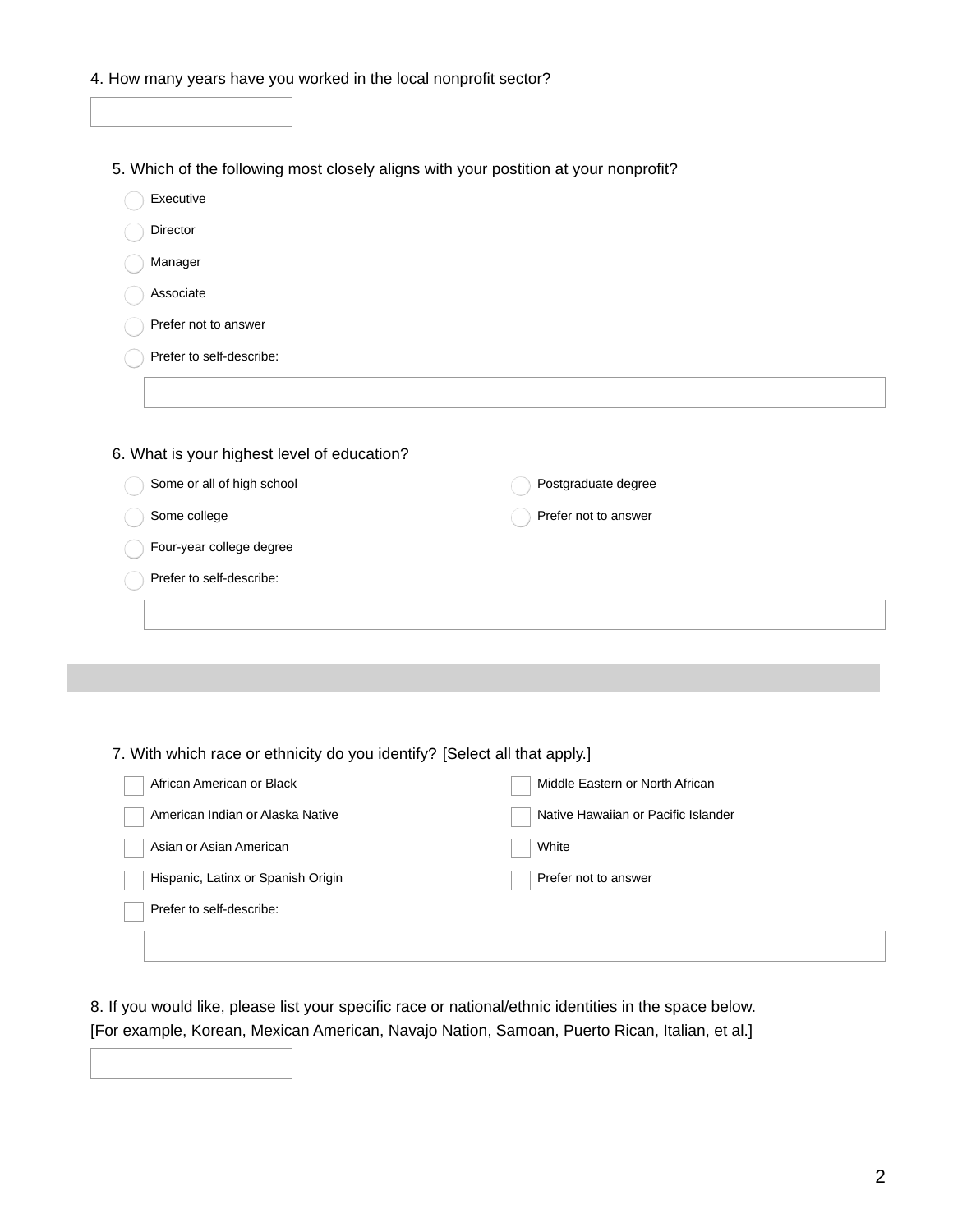| 9. Is English your first language?                                       |                       |
|--------------------------------------------------------------------------|-----------------------|
| Yes                                                                      | Prefer not to answer  |
| No                                                                       |                       |
|                                                                          |                       |
|                                                                          |                       |
|                                                                          |                       |
| 10. Specify your first language, if you wish.                            |                       |
|                                                                          |                       |
|                                                                          |                       |
| 11. Which of the following best describes your sex designation?          |                       |
| Female                                                                   | Intersex              |
| Male                                                                     | Prefer not to answer  |
| Prefer to self-describe:                                                 |                       |
|                                                                          |                       |
|                                                                          |                       |
|                                                                          |                       |
|                                                                          |                       |
| 12. Which of the following best describes your gender identity?<br>Woman | Gender Diverse        |
| Man                                                                      |                       |
|                                                                          | Gender Non-Confirming |
| Nonbinary                                                                | Trans                 |
| Agender                                                                  | Unsure/Exploring      |
| Gender Fluid                                                             | Prefer not to answer  |
| Prefer to self-describe:                                                 |                       |
|                                                                          |                       |
|                                                                          |                       |
| 13. What are your pronouns?                                              |                       |
| She/Her                                                                  | They/Them             |
| He/Him                                                                   | Prefer not to answer  |
| Prefer to self-describe:                                                 |                       |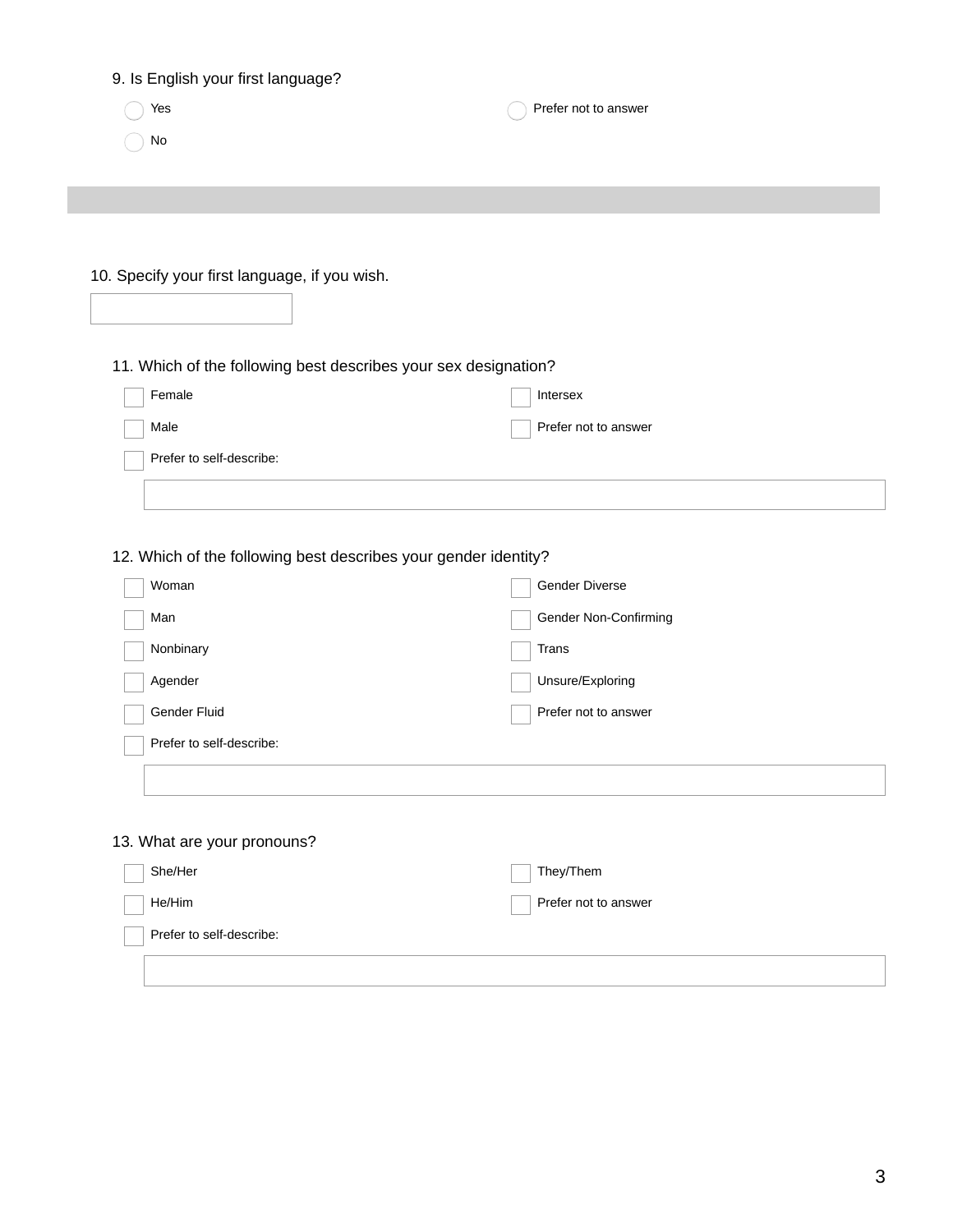#### 14. How would you describe your sexual identity?

| Heterosexual/Straight    | Fluid                |
|--------------------------|----------------------|
| Gay/Lesbian              | Asexual              |
| Bisexual                 | Questioning          |
| Queer                    | Prefer not to answer |
| Pansexual                |                      |
| Prefer to self-describe: |                      |
|                          |                      |
|                          |                      |

#### 15. Do you currently or have you in the past identified as having a disability?

| $\bigcirc$ Yes | ( ) Unsure           |
|----------------|----------------------|
| $\bigcirc$ No  | Prefer not to answer |

#### 16. How do you describe your disability status? *[Select all that apply.]*

| A visual or hearing disability (e.g. blindness, deafness)                                                                                                                                                                                                                                        | Neurodiversity (e.g. autism spectrum disorders)                                                                                                                                  |
|--------------------------------------------------------------------------------------------------------------------------------------------------------------------------------------------------------------------------------------------------------------------------------------------------|----------------------------------------------------------------------------------------------------------------------------------------------------------------------------------|
| A learning disability or other diagnosis that interferes with<br>your learning or ability to concentrate (e.g. dyslexia, auditory<br>processing disorder)<br>A chronic medical illness (e.g. epilepsy, cystic fibrosis)<br>A chronic mental health condition (e.g. depression, anxiety,<br>PTSD) | An intellectual/developmental disability (e.g. cerebral palsy)<br>A temporary disability (e.g. broken ankle, surgery,<br>pregnancy)<br>None of the above<br>Prefer not to answer |
| A physical disability that affects your gross and/or fine motor<br>skills                                                                                                                                                                                                                        |                                                                                                                                                                                  |
| A sensory processing or neurological disability (e.g. memory<br>loss, traumatic brain injury)                                                                                                                                                                                                    |                                                                                                                                                                                  |
| Prefer to self-describe:                                                                                                                                                                                                                                                                         |                                                                                                                                                                                  |
|                                                                                                                                                                                                                                                                                                  |                                                                                                                                                                                  |
|                                                                                                                                                                                                                                                                                                  |                                                                                                                                                                                  |